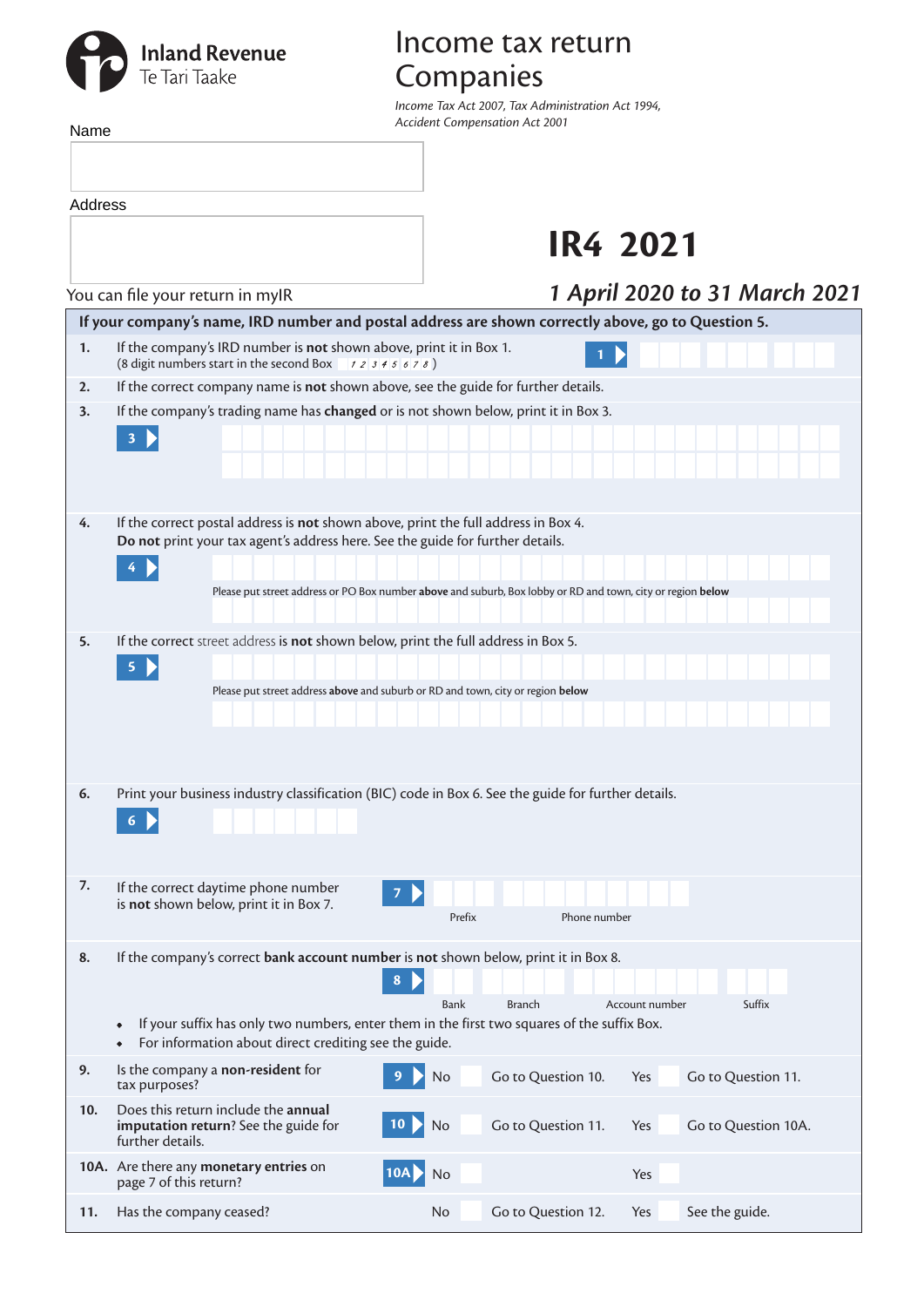|                                                                 | <i><u><b>Income</b></u></i>                                                                |                                                                                                                                                            |  |  |  |  |
|-----------------------------------------------------------------|--------------------------------------------------------------------------------------------|------------------------------------------------------------------------------------------------------------------------------------------------------------|--|--|--|--|
| 12. Did the company receive any income from schedular payments? |                                                                                            |                                                                                                                                                            |  |  |  |  |
|                                                                 | Go to Question 13.<br>No.                                                                  | Print the total of any schedular income below.<br><b>Yes</b>                                                                                               |  |  |  |  |
|                                                                 | Total tax deducted                                                                         | See the guide for further details.<br>Total gross income                                                                                                   |  |  |  |  |
|                                                                 | \$<br>12A                                                                                  | \$<br>12B                                                                                                                                                  |  |  |  |  |
| 13.                                                             | Did the company have any New Zealand interest paid or credited to it?                      |                                                                                                                                                            |  |  |  |  |
|                                                                 | N <sub>o</sub><br>Go to Question 14.                                                       | Print the totals below. See the guide for further details.<br>Yes                                                                                          |  |  |  |  |
|                                                                 | Total RWT and/or NRWT<br>13A<br>Ş                                                          | Total gross interest - if a loss, put a minus sign in the last box<br>13B<br>Ş                                                                             |  |  |  |  |
|                                                                 |                                                                                            |                                                                                                                                                            |  |  |  |  |
| 14.                                                             | Did the company receive any New Zealand dividends?<br>N <sub>o</sub><br>Go to Question 15. | <b>Yes</b>                                                                                                                                                 |  |  |  |  |
|                                                                 | Total dividend imputation credits                                                          | Print the totals below. See the guide for further details.                                                                                                 |  |  |  |  |
|                                                                 | \$<br>14                                                                                   |                                                                                                                                                            |  |  |  |  |
|                                                                 | <b>Total dividend RWT credits</b>                                                          | Total gross dividends                                                                                                                                      |  |  |  |  |
|                                                                 | \$<br>14A                                                                                  | \$<br>14B                                                                                                                                                  |  |  |  |  |
| 15.                                                             | Did the company receive any taxable distributions from a Māori authority?                  |                                                                                                                                                            |  |  |  |  |
|                                                                 | N <sub>o</sub><br>Go to Question 16.                                                       | Yes<br>Print the totals below. See the guide for further details.                                                                                          |  |  |  |  |
|                                                                 | Total Māori authority credits<br>\$<br> 15A                                                | Total Māori authority distributions<br>\$<br>15B                                                                                                           |  |  |  |  |
|                                                                 |                                                                                            |                                                                                                                                                            |  |  |  |  |
| 16.                                                             | Did the company receive any income from a partnership, estate or trust?                    |                                                                                                                                                            |  |  |  |  |
|                                                                 | N <sub>o</sub><br>Go to Question 17.                                                       | Print the totals below. See the guide for further details.<br><b>Yes</b><br>Total partnership, estate or trust income - if a loss, put a minus sign in the |  |  |  |  |
|                                                                 | Total partnership, estate or trust tax credits<br>\$<br>16A                                | last box<br>\$<br>16B                                                                                                                                      |  |  |  |  |
|                                                                 |                                                                                            |                                                                                                                                                            |  |  |  |  |
| 17.                                                             | Total tax credits Add Boxes 12A, 13A, 14A, 15A and 16A. Print the total in Box 17A.        |                                                                                                                                                            |  |  |  |  |
|                                                                 |                                                                                            | Don't include overseas tax paid here.                                                                                                                      |  |  |  |  |
|                                                                 | 18. Did the company receive any income from overseas?                                      |                                                                                                                                                            |  |  |  |  |
|                                                                 | Go to Question 19.<br>N <sub>o</sub>                                                       | Yes<br>Print the totals below. See the guide for further details.                                                                                          |  |  |  |  |
|                                                                 | Total overseas tax paid<br>\$<br>18A                                                       | Total overseas income - if a loss, put a minus sign in the last box<br>\$<br>18B                                                                           |  |  |  |  |
|                                                                 |                                                                                            |                                                                                                                                                            |  |  |  |  |
| 19.                                                             | Did the company receive any income or incur any expenditure from residential property?     |                                                                                                                                                            |  |  |  |  |
|                                                                 | Go to Question 20.<br><b>No</b>                                                            | Print the totals below. See the guide for further details.<br>Yes                                                                                          |  |  |  |  |
|                                                                 | Select which method you are using.<br>(tick one)                                           | Individual<br>Combination<br>Portfolio                                                                                                                     |  |  |  |  |
|                                                                 | Total residential income<br>\$<br>19A                                                      | Residential rental deductions<br>\$<br>19B                                                                                                                 |  |  |  |  |
|                                                                 | Excess residential rental deductions brought forward                                       | Residential rental deductions claimed this year                                                                                                            |  |  |  |  |
|                                                                 | \$<br>19C                                                                                  | \$<br>19D                                                                                                                                                  |  |  |  |  |
|                                                                 | Net residential income - if a loss, put a minus sign in the last box                       | Excess residential rental deductions carried forward                                                                                                       |  |  |  |  |
|                                                                 | \$<br>19E                                                                                  | \$<br>19F                                                                                                                                                  |  |  |  |  |
| 20.                                                             | Questions 12 to 19.)                                                                       | Did the company receive income from business or other rental activities? (Do not include any income already shown at                                       |  |  |  |  |
|                                                                 | <b>No</b><br>Go to Question 21.                                                            | Print the net profit in Box 20B. See the guide for<br>Yes<br>further details.                                                                              |  |  |  |  |
|                                                                 |                                                                                            | Net profit or loss from business or other rental - if a loss, put a minus sign in                                                                          |  |  |  |  |
|                                                                 |                                                                                            | the last box<br>\$<br><b>20B</b>                                                                                                                           |  |  |  |  |
|                                                                 |                                                                                            |                                                                                                                                                            |  |  |  |  |
|                                                                 |                                                                                            |                                                                                                                                                            |  |  |  |  |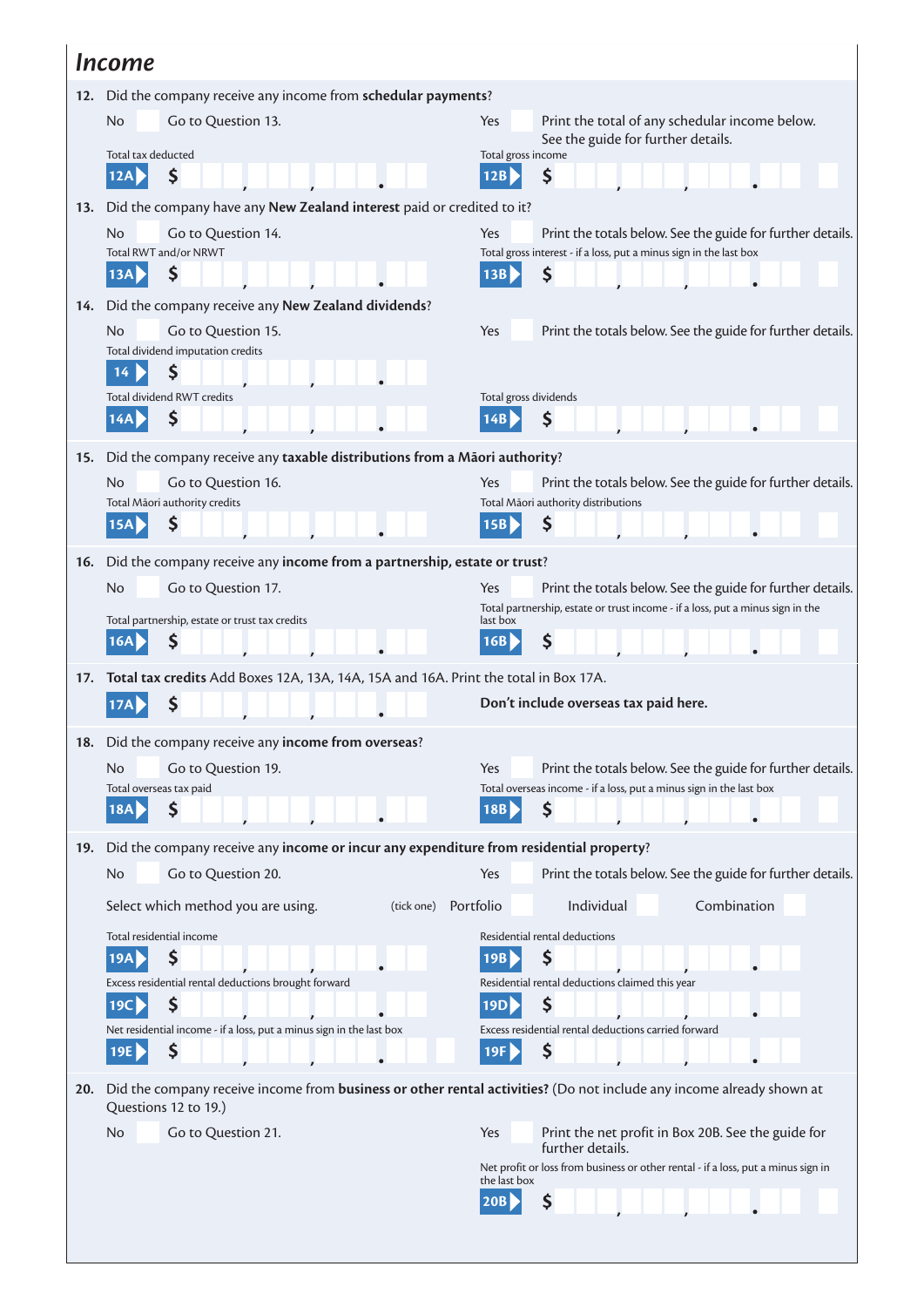|     | 21. Did the company receive any income from taxable property sales/disposals not already included elsewhere in the return?<br>(Do not include any bright-line loss.) |                                                                                         |
|-----|----------------------------------------------------------------------------------------------------------------------------------------------------------------------|-----------------------------------------------------------------------------------------|
|     | No<br>Go to Question 22.                                                                                                                                             | Print details here. See the guide for further details.<br>Yes                           |
|     | Residential land withholding tax (RLWT) credit                                                                                                                       | Profit/loss from sale of property - if a loss, put a minus sign in the last box         |
|     | \$<br> 21A                                                                                                                                                           | \$<br>21B                                                                               |
|     |                                                                                                                                                                      |                                                                                         |
| 22. | Did the company pay insurance premiums to any overseas insurer not carrying out business in New Zealand?                                                             |                                                                                         |
|     | Go to Question 23.<br>No                                                                                                                                             | Yes<br>Print the totals below. See the guide for further details.                       |
|     | Total gross premium paid<br>\$<br>22                                                                                                                                 | Total taxable premium (10% of the difference between Boxes 22 and 22A)<br>\$<br>22B     |
|     | Total gross premium paid to Switzerland                                                                                                                              |                                                                                         |
|     | \$<br>22A                                                                                                                                                            | Copy the amount in Box 22B to Box 30.                                                   |
|     |                                                                                                                                                                      |                                                                                         |
| 23. | Did the company receive any other income?                                                                                                                            | Total other income - if a loss, put a minus sign in the last box                        |
|     | Go to Question 24.<br>No                                                                                                                                             | \$<br>23B                                                                               |
|     | Yes<br>Attach a note showing the name of the payers and types                                                                                                        |                                                                                         |
|     | of income. Print the total in Box 23B. See the guide for<br>further details.                                                                                         |                                                                                         |
|     |                                                                                                                                                                      |                                                                                         |
| 24. | Total income or net loss before donations<br>Add Boxes 12B, 13B, 14B, 15B, 16B, 18B, 19E, 20B, 21B and 23B.                                                          | Total income before donations - if a loss, put a minus sign in the last box             |
|     | Print your answer in Box 24.                                                                                                                                         | \$<br>24                                                                                |
| 25. | Did the company make any donations to donee organisations?                                                                                                           |                                                                                         |
|     | <b>No</b><br>Go to Question 26.                                                                                                                                      | Donations made                                                                          |
|     | Print the amount here. See the guide for further details.<br>Yes                                                                                                     | \$<br>25B                                                                               |
| 26. | Total income or net loss                                                                                                                                             | Total income - if a loss, put a minus sign in the last box                              |
|     | Subtract Box 25B from Box 24 and print your answer in Box 26.                                                                                                        | Ş<br>26                                                                                 |
| 27. | Can the company claim net losses brought forward?                                                                                                                    | Amount brought forward                                                                  |
|     | No.<br>Go to Question 28.                                                                                                                                            | \$<br>27A                                                                               |
|     | Print details here. See the guide for further details.<br>Yes                                                                                                        | Amount claimed this year                                                                |
|     |                                                                                                                                                                      | 27B                                                                                     |
|     | 28. Total income after net losses brought forward                                                                                                                    |                                                                                         |
|     | If you ticked "Yes" at Question 27 see the guide.                                                                                                                    | Total income after net losses - if a loss, put a minus sign in the last box<br>\$<br>28 |
|     | If you ticked "No", copy the amount in Box 26 to Box 28.                                                                                                             |                                                                                         |
| 29. | Did the company have net losses and/or subvention payments to or from other companies?                                                                               |                                                                                         |
|     | No<br>Go to Question 30.                                                                                                                                             | Net losses<br>\$<br>29                                                                  |
|     | Print the details here. See the guide for further details.<br>Yes<br>If the company received net losses or made a subvention                                         | Subvention payments                                                                     |
|     | payment, put a minus sign in the last Box.                                                                                                                           | \$<br>29A                                                                               |
| 30. | Taxable income                                                                                                                                                       | Taxable income - if a loss, put a minus sign in the last box                            |
|     | Offset any amounts in Boxes 29 and 29A against the amount in                                                                                                         | \$<br>30                                                                                |
|     | Box 28. Print your answer in Box 30.                                                                                                                                 |                                                                                         |
| 31. | Are you carrying a loss back?                                                                                                                                        | Amount of loss carry back                                                               |
|     | No<br>Go to Question 32.                                                                                                                                             | S                                                                                       |
|     | Yes<br>Print the loss carry back in Box 31. See the guide for<br>further details.                                                                                    |                                                                                         |
|     |                                                                                                                                                                      |                                                                                         |
|     |                                                                                                                                                                      |                                                                                         |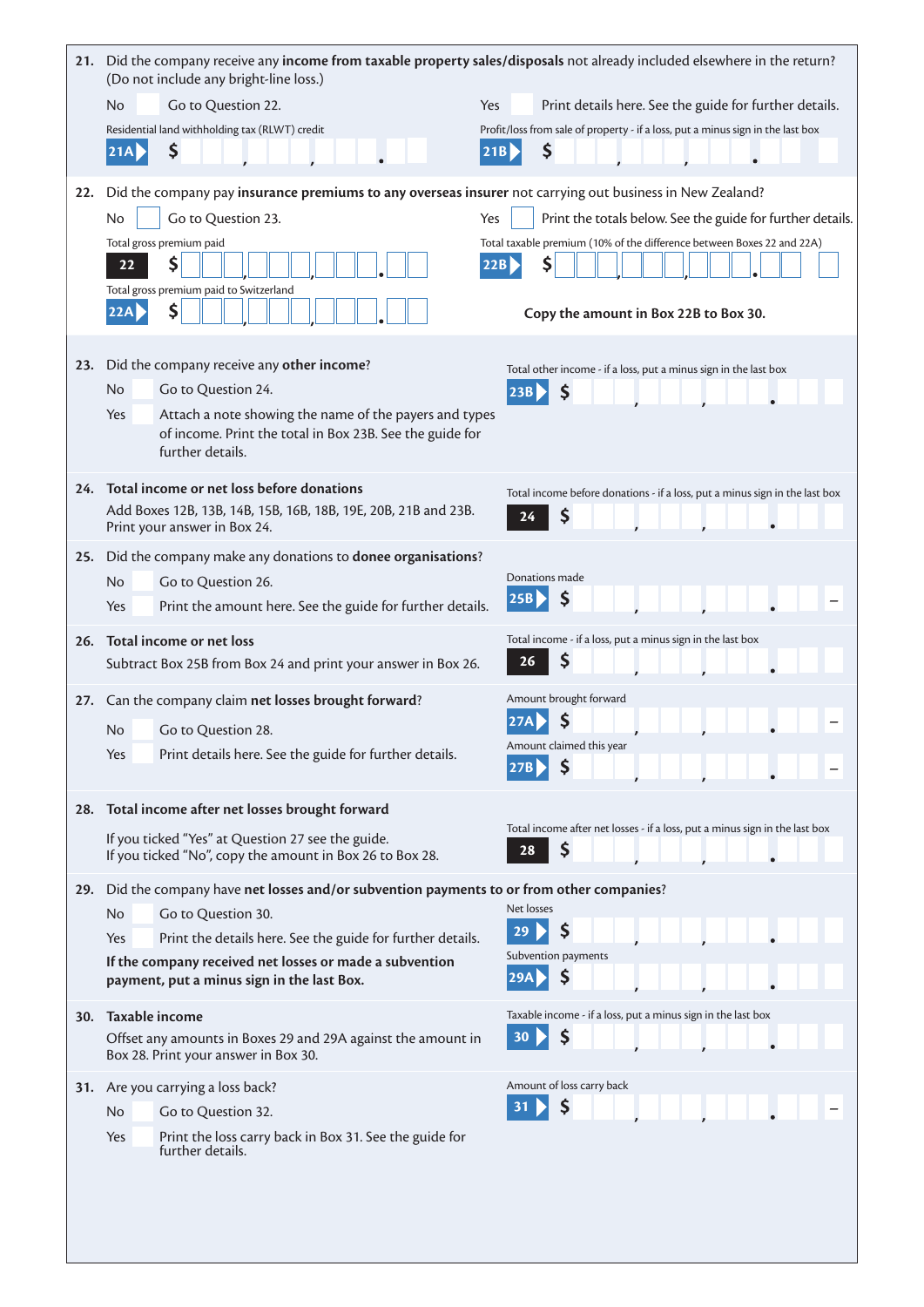|                                                                                                                                                                                                                                                                      | <b>Tax calculation</b>                                                                                                                                                                    |                                      |  |  |  |  |  |
|----------------------------------------------------------------------------------------------------------------------------------------------------------------------------------------------------------------------------------------------------------------------|-------------------------------------------------------------------------------------------------------------------------------------------------------------------------------------------|--------------------------------------|--|--|--|--|--|
| 32. Calculate the tax payable                                                                                                                                                                                                                                        |                                                                                                                                                                                           |                                      |  |  |  |  |  |
|                                                                                                                                                                                                                                                                      | Copy the total from Box 30 to Box 32A. This is your taxable income.                                                                                                                       | \$<br>0 <sub>0</sub><br>32A          |  |  |  |  |  |
|                                                                                                                                                                                                                                                                      | Total tax payable. Work out the tax on taxable income at 28 cents in<br>the dollar. Print your answer in Box 32B.                                                                         | \$<br>32B                            |  |  |  |  |  |
|                                                                                                                                                                                                                                                                      | Overseas tax paid. Copy the amount from Box 18A to Box 32C.                                                                                                                               | \$<br>32C                            |  |  |  |  |  |
|                                                                                                                                                                                                                                                                      | Subtract Box 32C from Box 32B. If Box 32C is larger than Box 32B,<br>print "0.00" in Box 32D.                                                                                             | Ş<br>32D                             |  |  |  |  |  |
|                                                                                                                                                                                                                                                                      | Calculate the foreign investor tax credit. Print your answer in<br>Box 32E. See the guide for further details.                                                                            | Ş<br>32E                             |  |  |  |  |  |
|                                                                                                                                                                                                                                                                      | Subtract Box 32E from Box 32D. Print your answer in Box 32F.                                                                                                                              | \$<br>32F                            |  |  |  |  |  |
|                                                                                                                                                                                                                                                                      | Copy the total imputation credits, if any, from Box 14 to Box 32G.                                                                                                                        | \$<br>32G                            |  |  |  |  |  |
|                                                                                                                                                                                                                                                                      | Subtract Box 32G from Box 32F. Print your answer in Box 32H.<br>If Box 32G is larger than Box 32F, print "0.00" in Box 32H and<br>see the guide for further details.                      | \$<br>32H                            |  |  |  |  |  |
|                                                                                                                                                                                                                                                                      | Copy the total tax credits from Box 17A to Box 32I.                                                                                                                                       | \$<br>32I                            |  |  |  |  |  |
|                                                                                                                                                                                                                                                                      | Copy any RLWT credit from Box 21A to Box 32IA.                                                                                                                                            | \$<br>32IA                           |  |  |  |  |  |
|                                                                                                                                                                                                                                                                      | Subtract Box 32I and Box 32IA from Box 32H. Print your<br>answer in Box 32J. This is the residual income tax.                                                                             | Ş<br>32J                             |  |  |  |  |  |
|                                                                                                                                                                                                                                                                      | If the total of Box 32I and 32IA is larger than Box 32H, the difference is<br>a credit. If Box 32H is larger than the total of Box 32I and Box 32IA, the<br>difference is a debit.        | Debit<br>Credit<br>(Tick one)        |  |  |  |  |  |
|                                                                                                                                                                                                                                                                      | Print any 2021 provisional tax paid in Box 32K.                                                                                                                                           | 32K                                  |  |  |  |  |  |
|                                                                                                                                                                                                                                                                      | If Box 32J is a credit, add Box 32J and Box 32K.<br>Print your answer in Box 32L. This is the refund.<br>If Box 32J is a debit, subtract Box 32K from Box 32J.<br>This is the tax to pay. | 32L                                  |  |  |  |  |  |
|                                                                                                                                                                                                                                                                      | If Box 32K is larger than Box 32J, the difference is the refund.                                                                                                                          | (Tick one) Refund<br>Tax to pay      |  |  |  |  |  |
|                                                                                                                                                                                                                                                                      | Refunds and/or transfers                                                                                                                                                                  |                                      |  |  |  |  |  |
|                                                                                                                                                                                                                                                                      | 33. If the company is getting a refund, how do you want it paid?<br>Copy the amount from Box 32L to Box 33.<br>Please transfer the refund to:                                             | \$<br>33                             |  |  |  |  |  |
|                                                                                                                                                                                                                                                                      | 2022 provisional tax. Print the amount in Box 33A.                                                                                                                                        | \$                                   |  |  |  |  |  |
|                                                                                                                                                                                                                                                                      | Someone else's income tax account. Are you "associated"?<br>See the guide for further details.                                                                                            | No<br>Yes<br>33B<br>Their IRD number |  |  |  |  |  |
|                                                                                                                                                                                                                                                                      | Name of taxpayer<br>receiving refund                                                                                                                                                      | 33C                                  |  |  |  |  |  |
|                                                                                                                                                                                                                                                                      | Year ended 31 March<br>Amount                                                                                                                                                             | Ş<br><b>33D</b>                      |  |  |  |  |  |
|                                                                                                                                                                                                                                                                      | Other - if you want your refund transferred to another period or tax type, eg, GST, staple a note to the front page<br>of this return explaining the transfer you want.                   |                                      |  |  |  |  |  |
|                                                                                                                                                                                                                                                                      | Subtract Boxes 33A and 33D from Box 33. Print your answer in<br>Box 33E. This is the balance to be refunded.                                                                              | Ş<br>33E                             |  |  |  |  |  |
| The fastest and safest way to receive your refund is by direct credit to your company's bank account.<br>Please check the correct bank account number is preprinted at Question 8.<br>If your bank account number isn't preprinted, please include it at Question 8. |                                                                                                                                                                                           |                                      |  |  |  |  |  |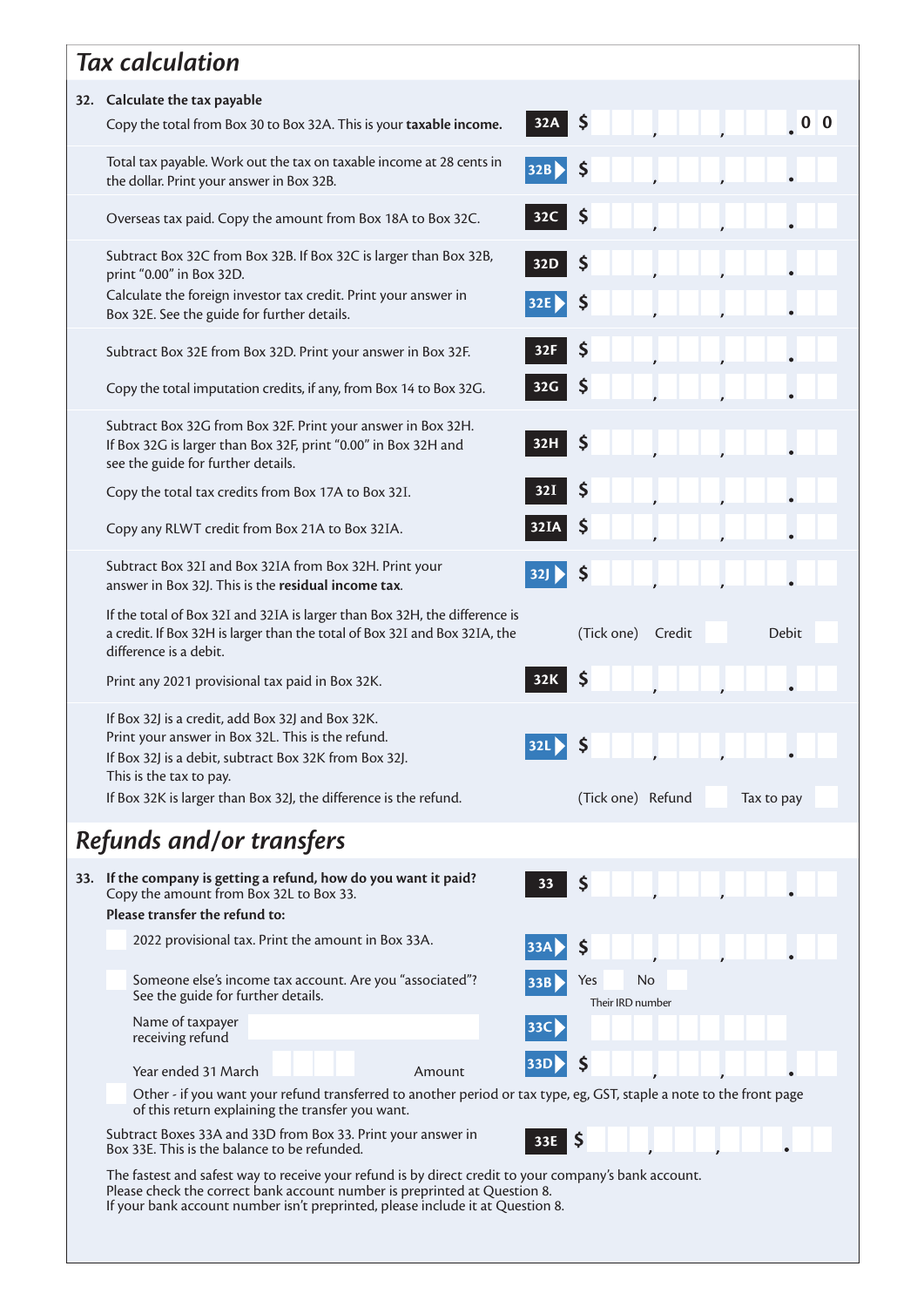|                                                                 | <b>2022 Provisional tax</b>                                                                                                                                                                     |  |  |  |  |  |  |  |
|-----------------------------------------------------------------|-------------------------------------------------------------------------------------------------------------------------------------------------------------------------------------------------|--|--|--|--|--|--|--|
|                                                                 | 34. Initial provisional tax liability. Is this the first year the company started to derive assessable income from a taxable activity?<br>See the guide for further details.                    |  |  |  |  |  |  |  |
|                                                                 | Go to Question 35.<br>No<br>34                                                                                                                                                                  |  |  |  |  |  |  |  |
|                                                                 | Month<br>Year<br>Day<br>Yes<br>Print the start date of the taxable activity in Box 34.                                                                                                          |  |  |  |  |  |  |  |
| 2022 provisional tax. See the guide for further details.<br>35. |                                                                                                                                                                                                 |  |  |  |  |  |  |  |
|                                                                 | 35A<br>Print the option used (S or E or R) in Box 35A.                                                                                                                                          |  |  |  |  |  |  |  |
|                                                                 | Print the company's 2022 provisional tax payable in<br>35B<br>Ş<br>Box 35B if you're using S or E.                                                                                              |  |  |  |  |  |  |  |
|                                                                 | <b>Disclosures</b>                                                                                                                                                                              |  |  |  |  |  |  |  |
|                                                                 | 36. Have payments been made to non-residents? For example, dividends, interest, management fees, know-how payments,<br>royalties or contract payments for services by non-resident contractors. |  |  |  |  |  |  |  |
|                                                                 | 36<br>No<br>Go to Question 37.<br>Yes<br>Go to Question 36A.                                                                                                                                    |  |  |  |  |  |  |  |
|                                                                 | 36A. Was NRWT and/or non-resident contractors withholding tax deducted from all payments?                                                                                                       |  |  |  |  |  |  |  |
|                                                                 | <b>36A</b><br>No<br>Yes                                                                                                                                                                         |  |  |  |  |  |  |  |
| 37.                                                             | If the company calculates CFC or FIF income under Question 18 or is required to make a BEPS disclosure, see the guide<br>for further details. Tick "Yes " if additional disclosure is required. |  |  |  |  |  |  |  |
|                                                                 | 37<br>No<br>Yes                                                                                                                                                                                 |  |  |  |  |  |  |  |
| <b>38.</b>                                                      | Did the company repurchase, redeem or cancel its shares during the income year?                                                                                                                 |  |  |  |  |  |  |  |
|                                                                 | 38<br>No<br>Go to Question 39.<br>\$<br>38A                                                                                                                                                     |  |  |  |  |  |  |  |
|                                                                 | Print the total value of shares repurchased,<br>Yes<br>redeemed or cancelled in Box 38A. See the guide<br>for further details.                                                                  |  |  |  |  |  |  |  |
|                                                                 | 39. Did the company receive any foreign-sourced dividends during the year?                                                                                                                      |  |  |  |  |  |  |  |
|                                                                 | 39<br>Go to Question 40.<br>No<br>Yes<br>See the guide for further details.                                                                                                                     |  |  |  |  |  |  |  |
|                                                                 | 40. Is the company controlled or owned by non-residents?                                                                                                                                        |  |  |  |  |  |  |  |
|                                                                 | 40<br>No<br>Go to Question 41.<br>See the guide for further details.<br>Yes                                                                                                                     |  |  |  |  |  |  |  |
|                                                                 | 41. Print the total lowest economic interests of shareholders during                                                                                                                            |  |  |  |  |  |  |  |
|                                                                 | 41<br>$\%$<br>the income year here. See the guide for further details.                                                                                                                          |  |  |  |  |  |  |  |
|                                                                 |                                                                                                                                                                                                 |  |  |  |  |  |  |  |
|                                                                 |                                                                                                                                                                                                 |  |  |  |  |  |  |  |
|                                                                 |                                                                                                                                                                                                 |  |  |  |  |  |  |  |
|                                                                 |                                                                                                                                                                                                 |  |  |  |  |  |  |  |
|                                                                 |                                                                                                                                                                                                 |  |  |  |  |  |  |  |
|                                                                 |                                                                                                                                                                                                 |  |  |  |  |  |  |  |
|                                                                 |                                                                                                                                                                                                 |  |  |  |  |  |  |  |
|                                                                 |                                                                                                                                                                                                 |  |  |  |  |  |  |  |
|                                                                 |                                                                                                                                                                                                 |  |  |  |  |  |  |  |
|                                                                 |                                                                                                                                                                                                 |  |  |  |  |  |  |  |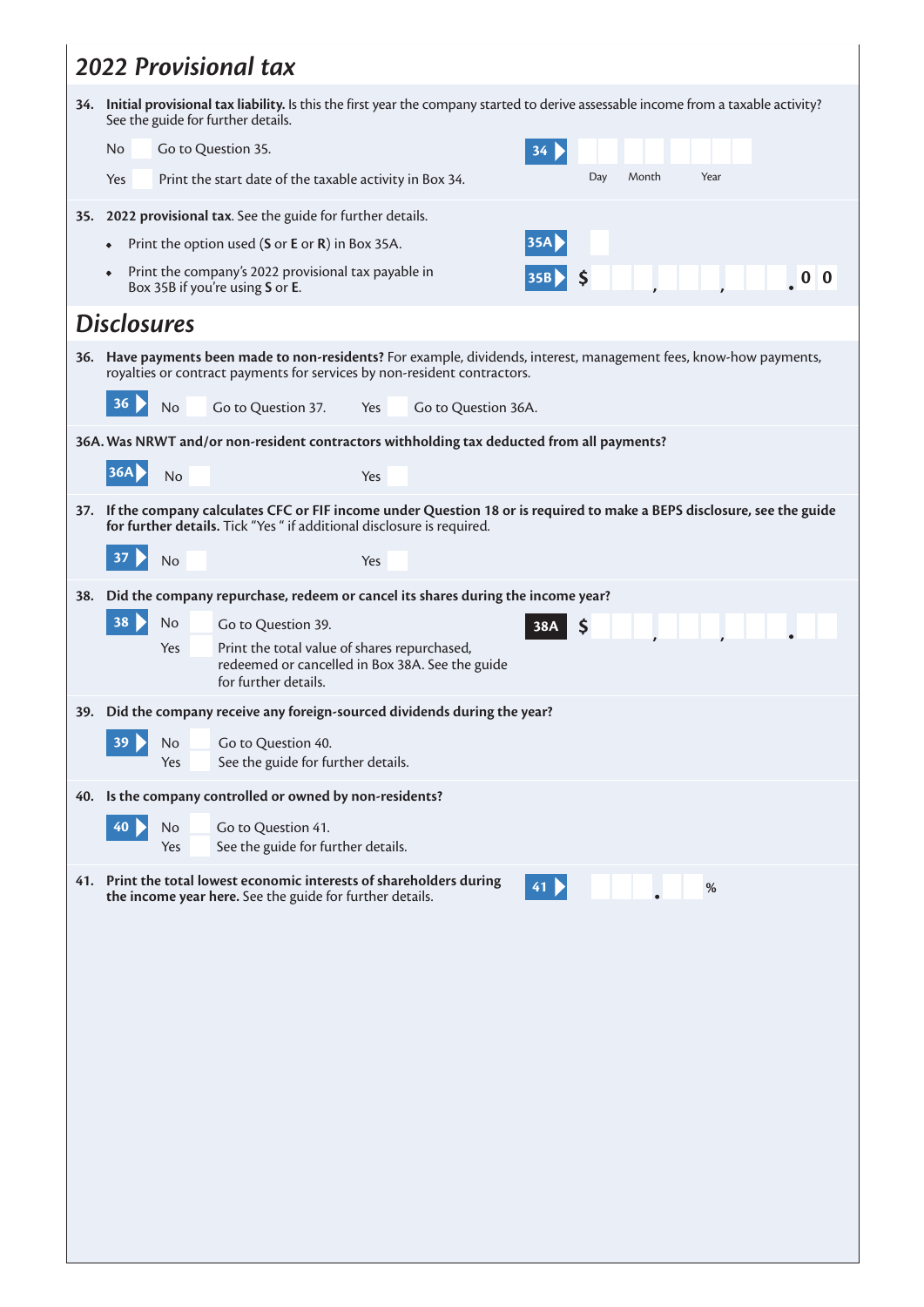**Please show the shareholder's, director's or relative's IRD number for amounts in Boxes 42B to 42E, and the associated company's IRD number for Boxes 42F and 42G separately. For group companies which shared loss offsets and subvention payments, print these amounts in Boxes 42F and 42G.**  See the guide for further details. Remuneration is liable for ACC levies. If you need more space use an IR4S available from **ird.govt.nz/forms-guides 42A** IRD number **42B** Remuneration with no PAYE deducted **42C** Shareholder AIM tax credits **42D** Value of loans from the company **\$ \$ \$ 42E** Current account balance (Tick one) CR DR **42F** Loss offsets (put a minus sign in the last box to show **42G** Subvention payments (put a minus sign in the last losses claimed) box to show subvention payments **made**) **\$ \$ \$ 42A** IRD number **42B** Remuneration with no PAYE deducted **42C** Shareholder AIM tax credits **42D** Value of loans from the company **\$ \$ \$ 42E** Current account balance (Tick one) CR DR **42F** Loss offsets (put a minus sign in the last box to show **42G** Subvention payments (put a minus sign in the last losses claimed) box to show subvention payments **made**) **\$ \$ \$ 42A** IRD number **42B** Remuneration with no PAYE deducted **42C** Shareholder AIM tax credits **42D** Value of loans from the company **\$ \$ \$ 42E** Current account balance (Tick one) CR DR **42F** Loss offsets (put a minus sign in the last box to show **42G** Subvention payments (put a minus sign in the last losses claimed) box to show subvention payments **made**) **\$ \$ \$ 42A** IRD number **42B** Remuneration with no PAYE deducted **42C** Shareholder AIM tax credits **42D** Value of loans from the company **\$ \$ \$ 42E** Current account balance (Tick one) CR DR **42F** Loss offsets (put a minus sign in the last box to show **42G** Subvention payments (put a minus sign in the last losses claimed) box to show subvention payments **made**) **\$ \$ \$**

**42. Print the details for all shareholders, directors and relatives of shareholders who received remuneration (with no PAYE deducted), shareholder AIM tax credits, or loans from the company.**